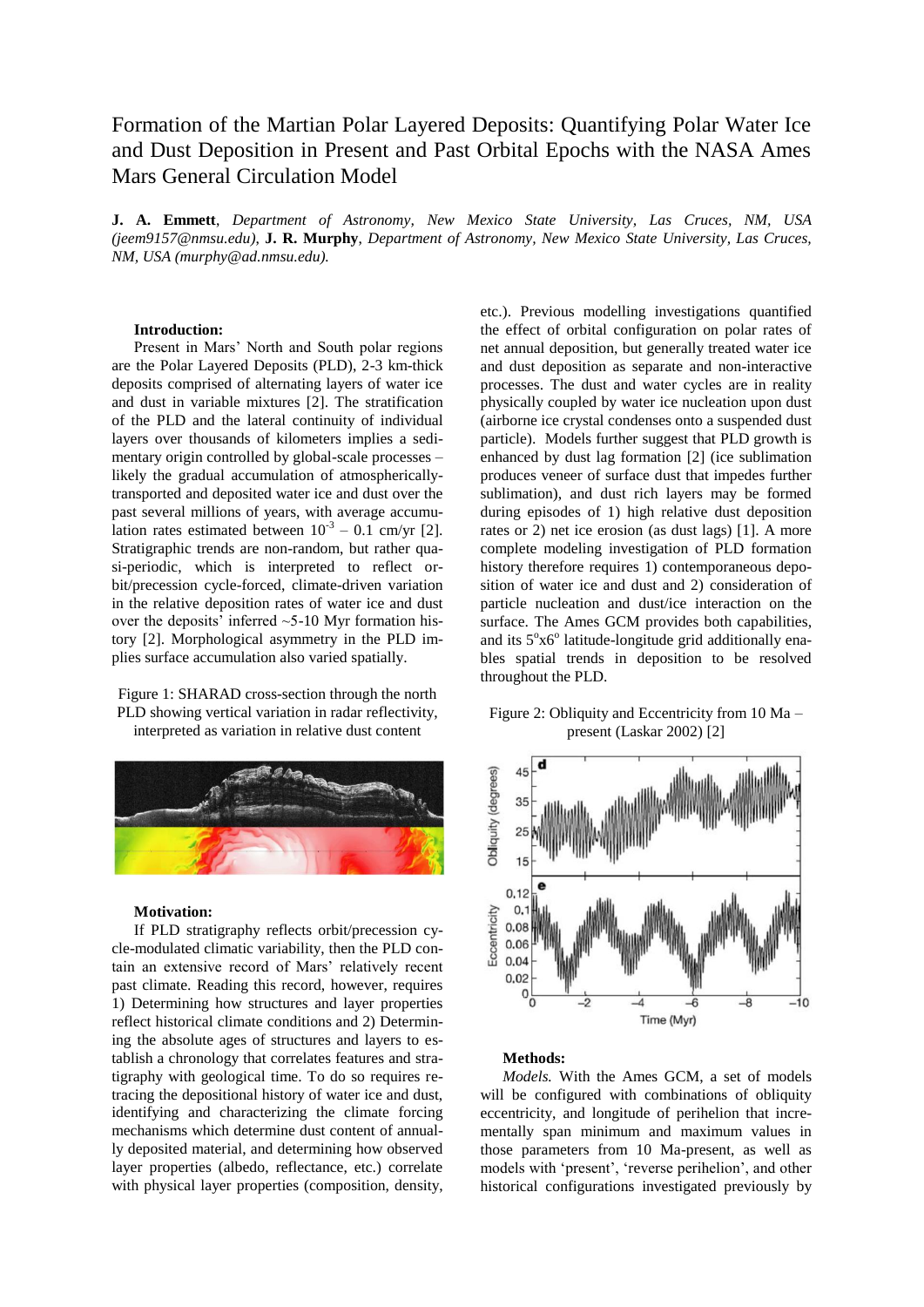[3, 4, 5]. All models utilize an identical interactive dust lifting scheme dependent on three parameters – wind stress lifting efficiency threshold, and dust devil lifting efficiency, drawing from an infinite surface dust and water ice reservoir (water is sourced from the North residual cap). Suspended dust is allowed to radiatively interact with the atmosphere.

*Quantifying Deposition in Each Configuration.* In a given configuration, over the GCM's 2D surface grid, layers will be accumulated in  $\sim$  5 sol increments over at least two consecutive years to quantify seasonal and annual changes in deposit thickness and deposit dust content. These quantifications will directly build on the results of previous GCM-based investigations. Additionally, comparison of seasonal layering trends with GCM-calculated insolation, temperature, opacity, and wind fields could link depositional behavior to climate conditions and forcing mechanisms.

*Modelling PLD Formation History.* With the results described above, a parameter space will be constructed in which annual deposition rate and annual deposit dust content may be interpolated for an arbitrary orbit configuration. Mars' orbital solution will be sampled in  $\sim 10^5$  time intervals from 10 Mapresent, quantities interpolated at each interval, and a time-marching integrating model applied to simulate long-term deposit formation while retaining a chronological record of spatial and vertical structure.

## **Preliminary Results:**

*Effect of Obliquity.* Initial simulations have investigated seasonal and annual changes in water ice and dust deposition in the North PLD resulting solely from variations in obliquity.

*Seasonal/Interannual variability and climate forcing.* Under all obliquity scenarios, the dust-to-ice mixing ratio of deposited material and total deposit thickness varies seasonally over model years, with inter-annual repeatability in this seasonal behavior. The deposition of the most dust-rich layers loosely coincides in time with southern hemisphere summer peak in global mean IR dust opacity, corresponding to local winter in the north. At low obliquity  $(25^{\circ})$ , averaged over the  $80^{\circ}$  N latitude band [Fig. 4, top], a gradual increase in mean deposit thickness is observed over multi-year timescales, with a net accumulation of  $\sim 0.01$  mm/year. At high obliquity (35°) [Fig. 4, bottom], however, a gradually decreasing trend is observed, with net removal of ~0.1 cm/year. Seasonal accumulation begins in the late summer season, prior to the onset of CO2 ice accumulation (CO2 ice thickness not shown). Deposit thickness increases until shortly before the following summer solstice, when water ice thickness rapidly declines in response to the sublimation and total depletion of surface CO2 ice. In net annual accumulation scenarios [Fig 5., top], a subset of deposited layers survive

summer erosion. Future analyses will quantify the mean dust-to-ice mass mixing ratio of the layers comprising the annual residual for each configuration. In net annual removal scenarios [Fig. 5, bottom], no deposited layers survive summer erosion. Significant ice sublimation is expected to not only excavate previously deposited material, but also produce a thin lag of surface dust with a mass mixing ratio of 1 (pure dust), after this capability is implemented into the model.

#### Figure 4:





*Net annual deposition and spatial variability.*  Quantifying the annual change in deposit thickness at all northern and southern grid points [Fig. 4], considerable spatial variability in depositional behavior is apparent in all configurations, but net polar accumulation is generally favored at low obliquity  $(15^{\circ})$ [Fig. 5, left panels] while net removal is favored at high obliquity (35°) [Fig. 5, right panels]. A set of grid points from 80° poleward exhibit net accumulation regardless of obliquity, with accumulation rates enhanced at increased obliquity. Presently, these models incorporate initial surface properties characteristic of the polar caps at present. Since these grid points coincide with regions of high initial thermal inertia and albedo (not shown), depositional behavior appears to be strongly biased by initially-prescribed surface properties.